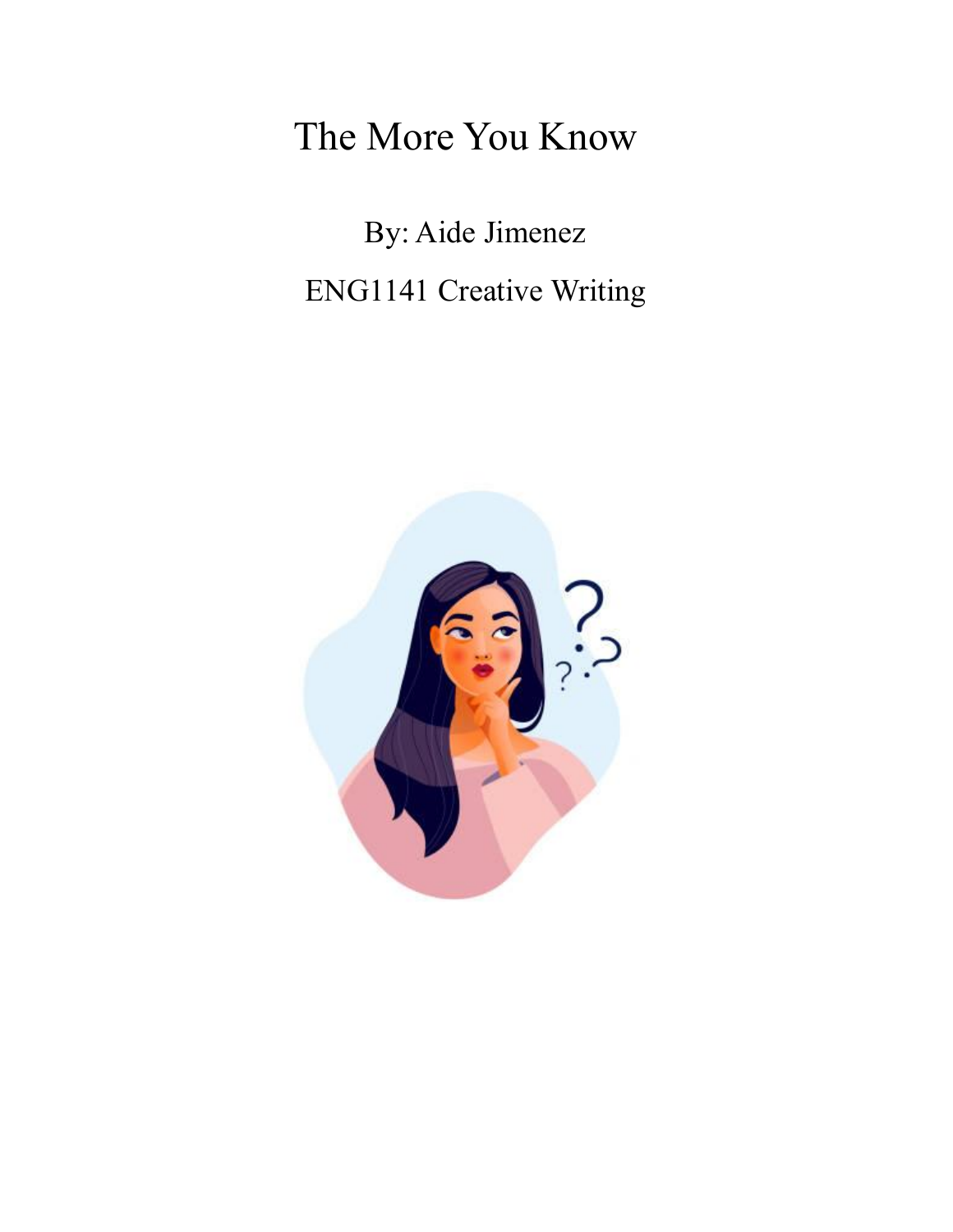What can I say? Writing has always been something I have been passionate about. There was a time in my life that I thought becoming a well-known writer is what I wanted to be. Things changed when I realized being in front of people wasn't for me. I suffer from stage fright, and I struggle with public speaking. I knew right there my "future" career was over. However, I keep writing stories as a hobby. When I first enrolled for this class, I knew this was a place to express who I am, tell my story, but most of all take time from my busy schedule to write whatever I wanted. I knew this was an opportunity to take it and improve my skills, that would come in hand. When we started the course, we started with memoirs and to me it brought all the memories I try to forget from talking about how it feels to be anonymous, to write about one thing we are, to express love and emotions. At first it was all too much for me. Looking back, I think it is what I need to heal my emotions of the journey. I'm very lucky of the journey, the ups and downs of my emotions were well written in the paces of work I did, to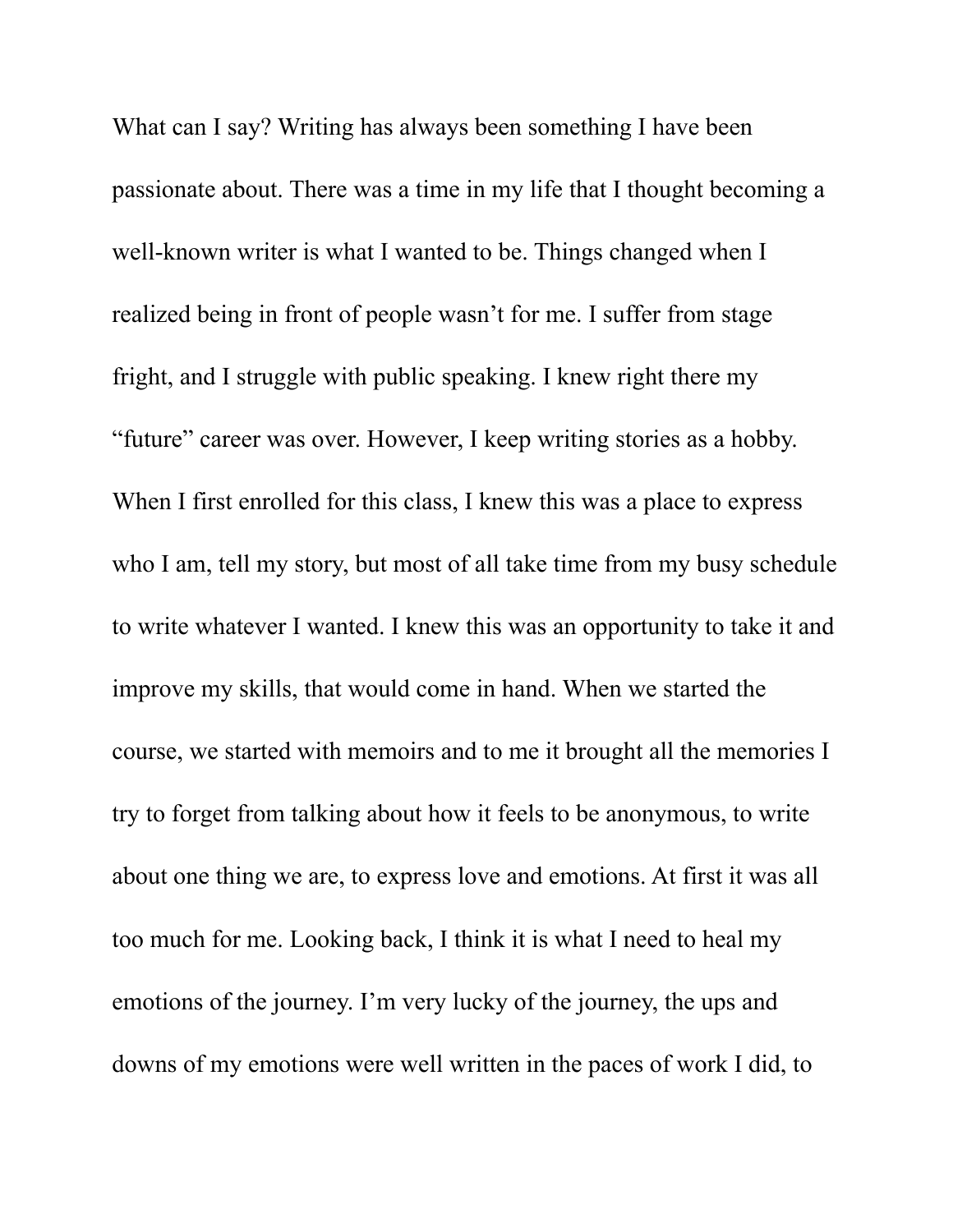this day I feel very proud as well as feel accomplished. All the hard work of writing pays off for my voice to be heard even if only my professor gets to read it. I thank her for letting me expose my voice as well as teaching me good grammar, writing sentences, as well as just being able to be me once again and being able to feel happiness. If it wasn't for this class or my professor my voice would have been gone for good.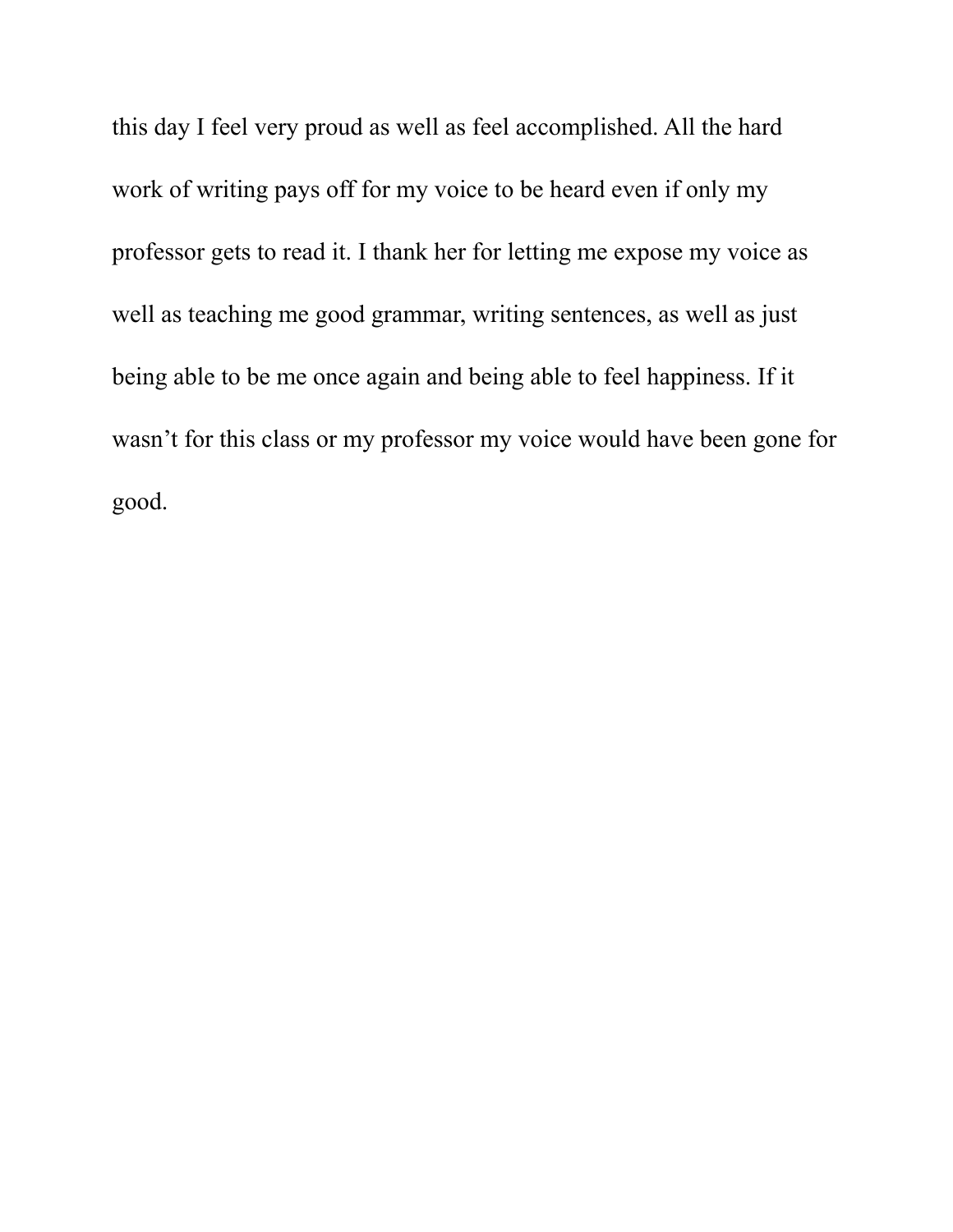## Memoir 1:

I don't think I have ever felt so scared yet also so alone in my life. However, it all started. Last summer during August I used to work in a well-known restaurant, during that time I was a bar-back and soon got promoted as a bartender. I have been working with them for almost a year.

However, everything changes on a Friday night. It was one of the busiest nights we have ever had. I was busy with my customers around the bar. When I had the chance to get a break, the bouncer approached me and he started to talk to me. As we were talking, he would get closer to me and place his hands on my shoulder creating me to feel uncomfortable. It came to the point that I told him it wasn't right he got anger and told me he has done it with many of the girls from the restaurant. A few days pass and on a Friday Night, he approaches me once more and became more aggressive towards me, and he cross line when he tries to touch me inappropriate as well force to kiss me. After that night it was the first time, I had to report anonymous. I was so scared and worried that he would do something to me or my partner. At the end my bosses didn't believe the statement that it was made, and it created me to come forward and admit that I made the statement. When I came out, I felt so exposed so scared. I felt for a Moment that people will criticizes me. I was forced to quit while he stays and keep working there.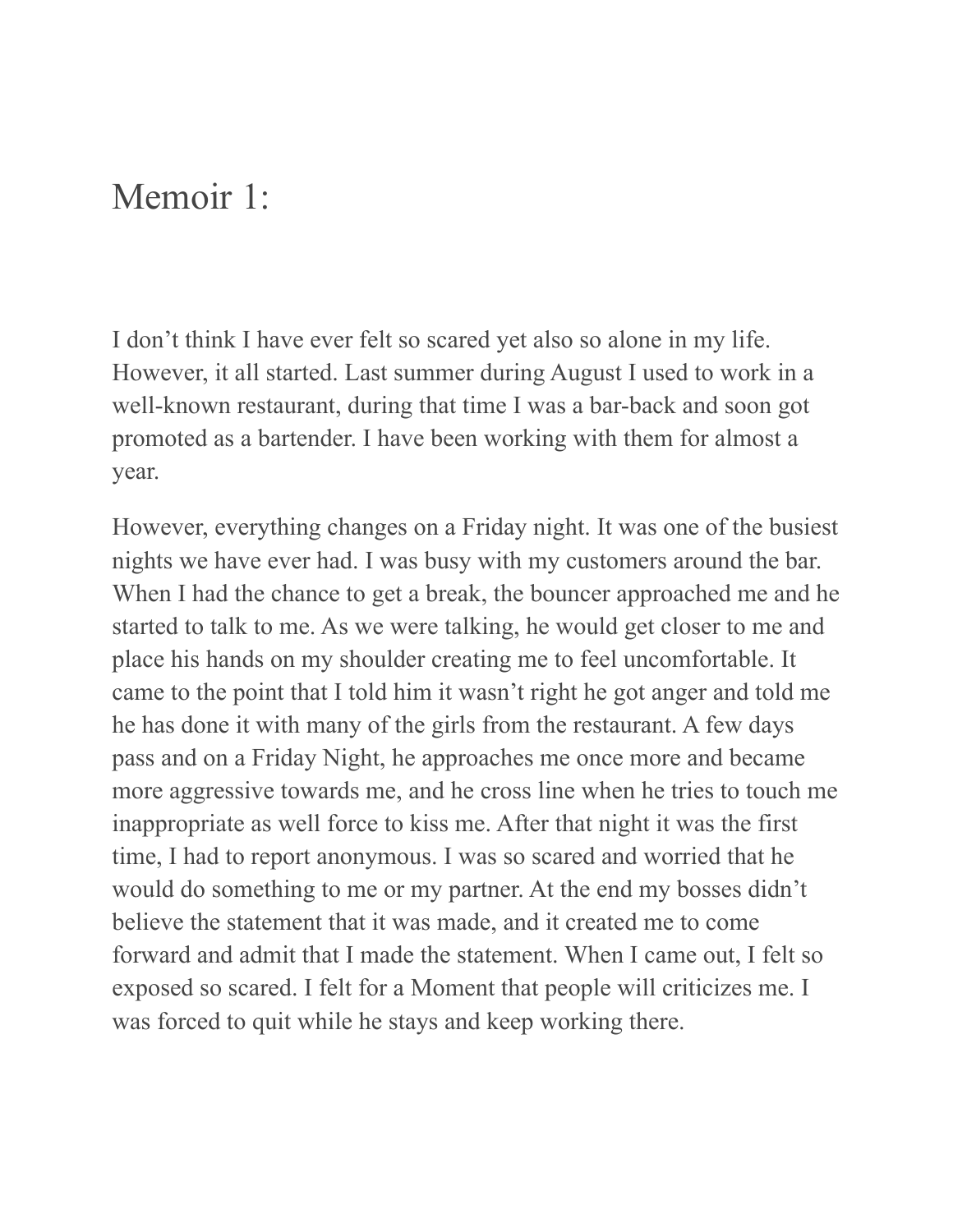At some point I felt that people would say that I was looking for it, or that I started it. At the end I was forced to leave, and he stayed and till this day he still works there.

## Short Story2:

Have you ever wished you could make wishes and get what you want? As a kid I always believed in fairies. It all happens on a summer morning; I was 9 at the time. I was playing in a park when all sudden I ran into this beautiful butterfly. She was blue with little sparkles on her wings. She landed on my hand, and I was breathtaking of how her wings shine in the sunlight. I asked her "what is a beautiful butterfly doing here?" she responds, "I make wishes and make your life happy." As soon as she spoke, she transformed herself into a fairy. I was so shocked and intrigued.

She introduced herself and I did the same, she told me she can only make 3 wishes and after they are all done, she gets to leave and help another kid who needs wishes. We made a deal and every time I need to make a wish just say, "fairy I need help!" We said our goodbyes and I ran back to my mom. On my way home I couldn't think of any wishes to make, I was happy with my mom. We were both happy, so I had no clue what to wish for. However, little did I know things will change for me and my mom. A couple days passed and I saw one morning my mom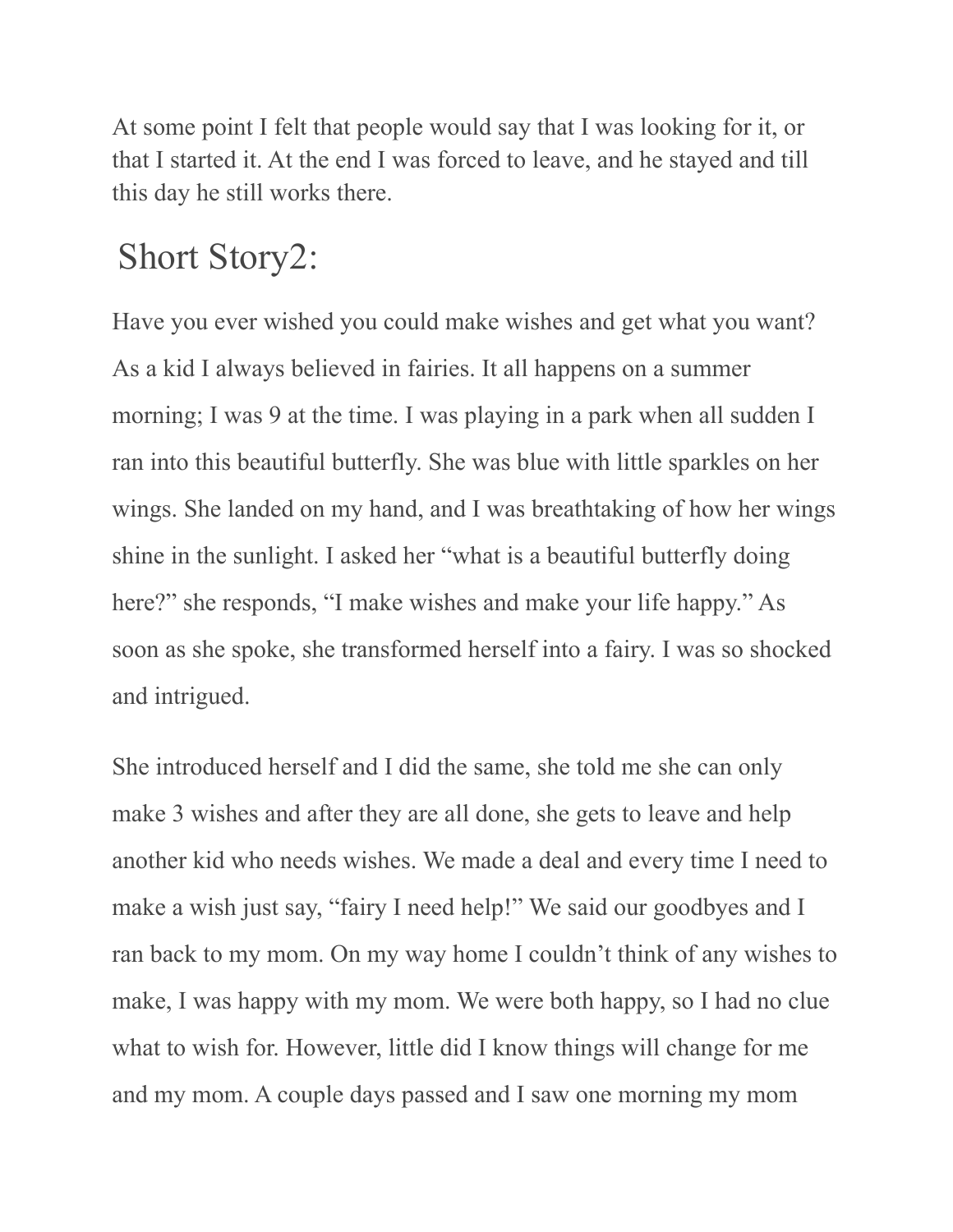crying and looking at me. She told me, "Are you happy with me? Do you wish to be with your dad?" I looked at her and told her, "I'm very happy with you, I'm so happy that I don't ever want to leave by your side." With that my mom was happy and stopped crying, but I still didn't understand why she would ask me about my dad. Since he had left us, I was much happier with my mom, and we were in a good place.

The next day my mom woke me up early and told me I wasn't going to school. She said we had an important appointment. When we arrived at the court, I was confused why we were here, but I followed her and thought that everything would be fine. We sat in this waiting area, and I saw these older men sit and when he turned around, I saw it was my father. I was shocked and I didn't want to let go of my mother's hand. This man called my mom and dad while I had to wait outside. It felt like hours were inside. She came out and told me we must come again tomorrow. The next day we headed back to the court, and like yesterday I had to sit and wait. However, things felt different. A nice lady comes out and tells me I need to follow her. I do what I'm being told. When I enter I see a lady judge, my mom, and my dad. When I arrived, the judge introduced herself by asking questions about my relationship with my parents. Next, tell me who I wanted to stay with and explain why. I reply, "With my mom because I feel safe and happy with her. I want her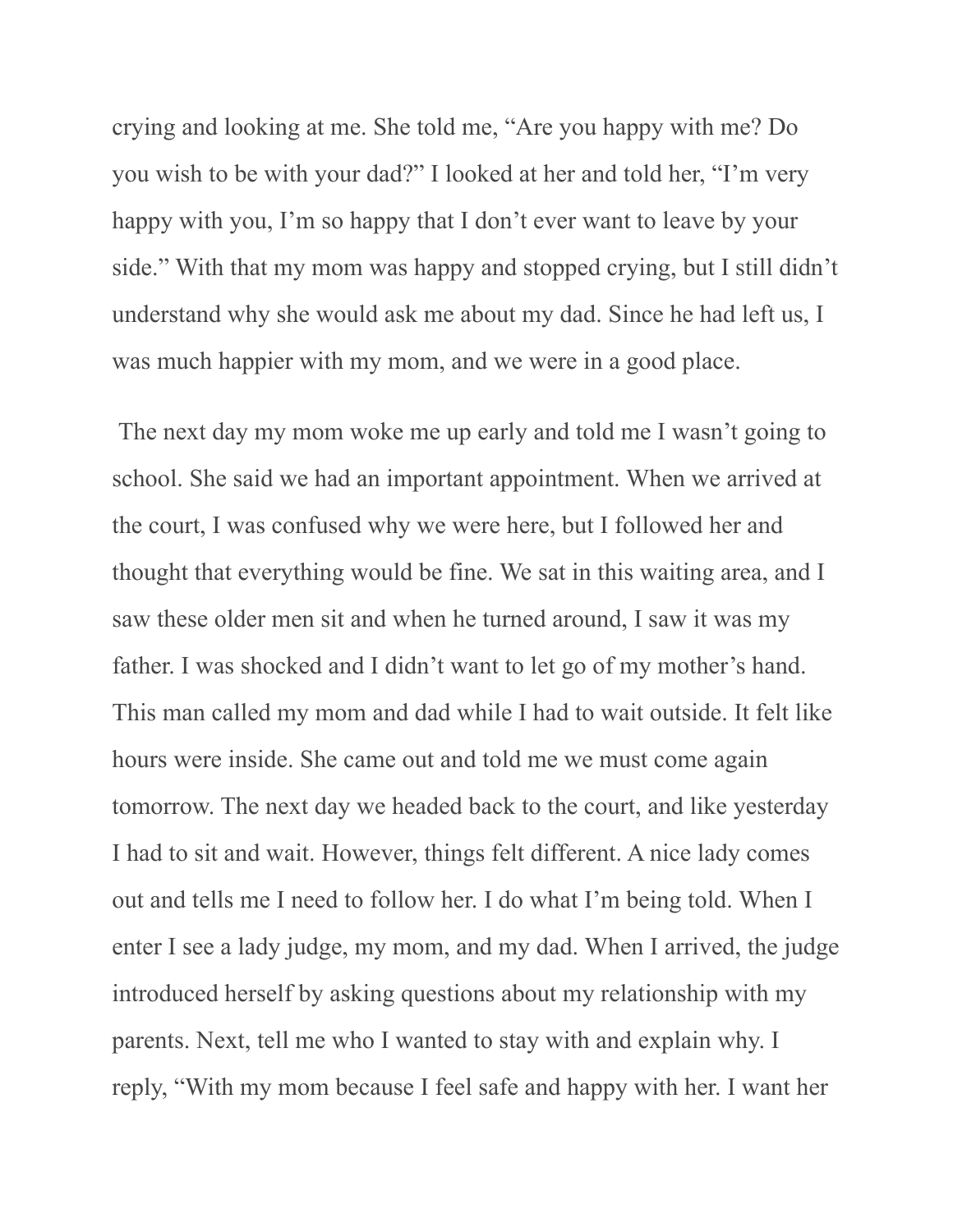next to me until the day I can't be with her." She told me I could leave and my mom comes out next.

We went home and she explain what had just happen. I ran to my room crying and I screamed, "Fairy I need help" . Within seconds she appeared and she asked me, "what's wrong?" she looked worry and sad I tell her the horrible day I had. She tells me, "Ready to make your wish?" I reply, "I wish to be with my mom. I also wish the judge chooses I get to stay with my mom. I also wish we don't ever have to go throw anything like this or anything that will make us apart." And with that all my 3 wishes were gone and all I had to do was wait for tomorrow and see how it all comes true. The next day was the biggest day of my life, we arrive and again I was in the waiting room waiting for her. When I see those two doors open, I see her running towards me and tells me, "I have you and you will never be away from me." That's all needed to hear to make me realize my wish came true. Until this day I don't regret making those wishes, was the best 3 wishes I could ask for. If I had to do it again I will. I miss my fairy but I'm glad I meet her.